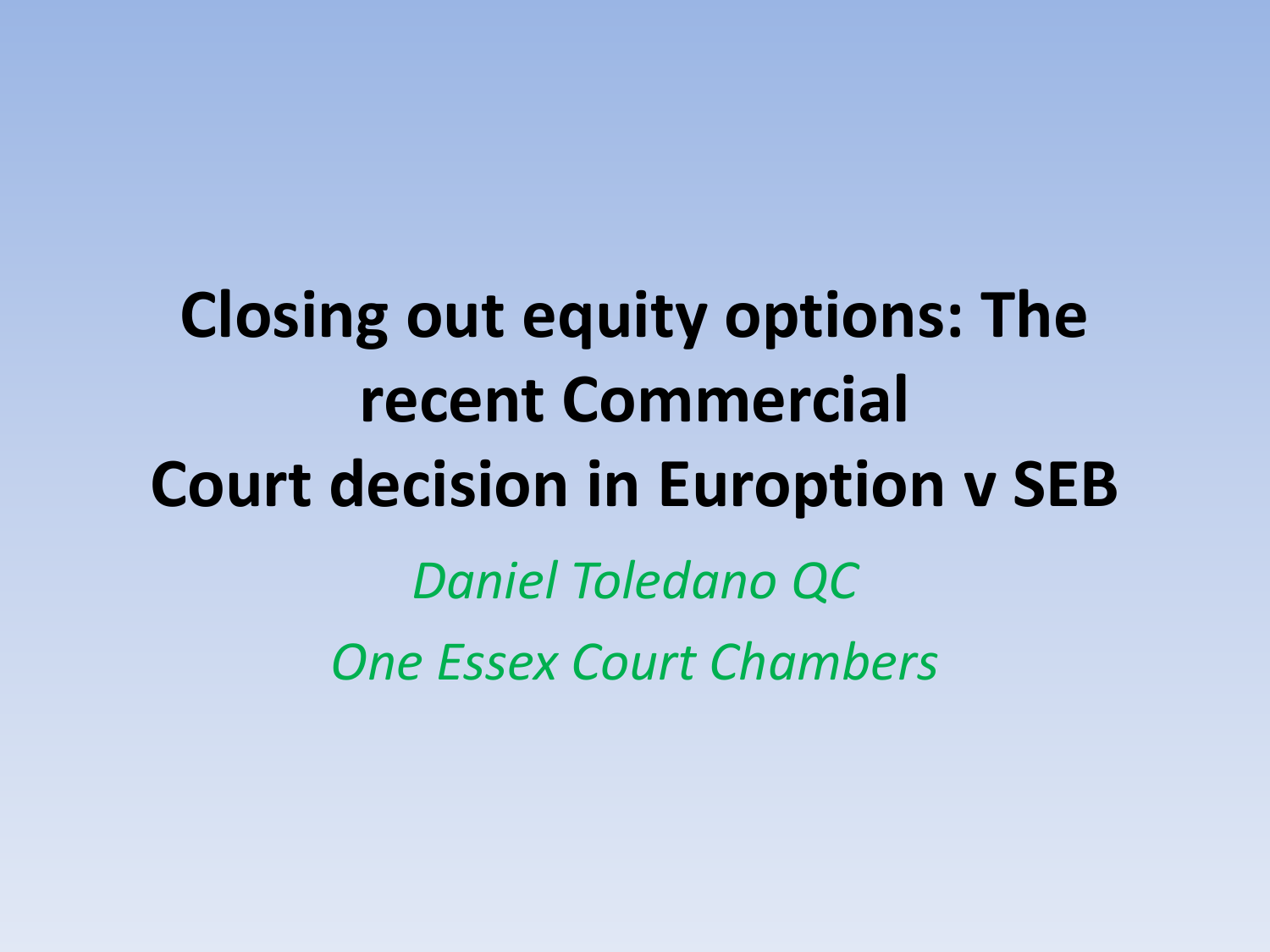## Euroption v SEB

- Dame Elizabeth Gloster DBE
- Commercial Court
- Judgment dated 15 March 2012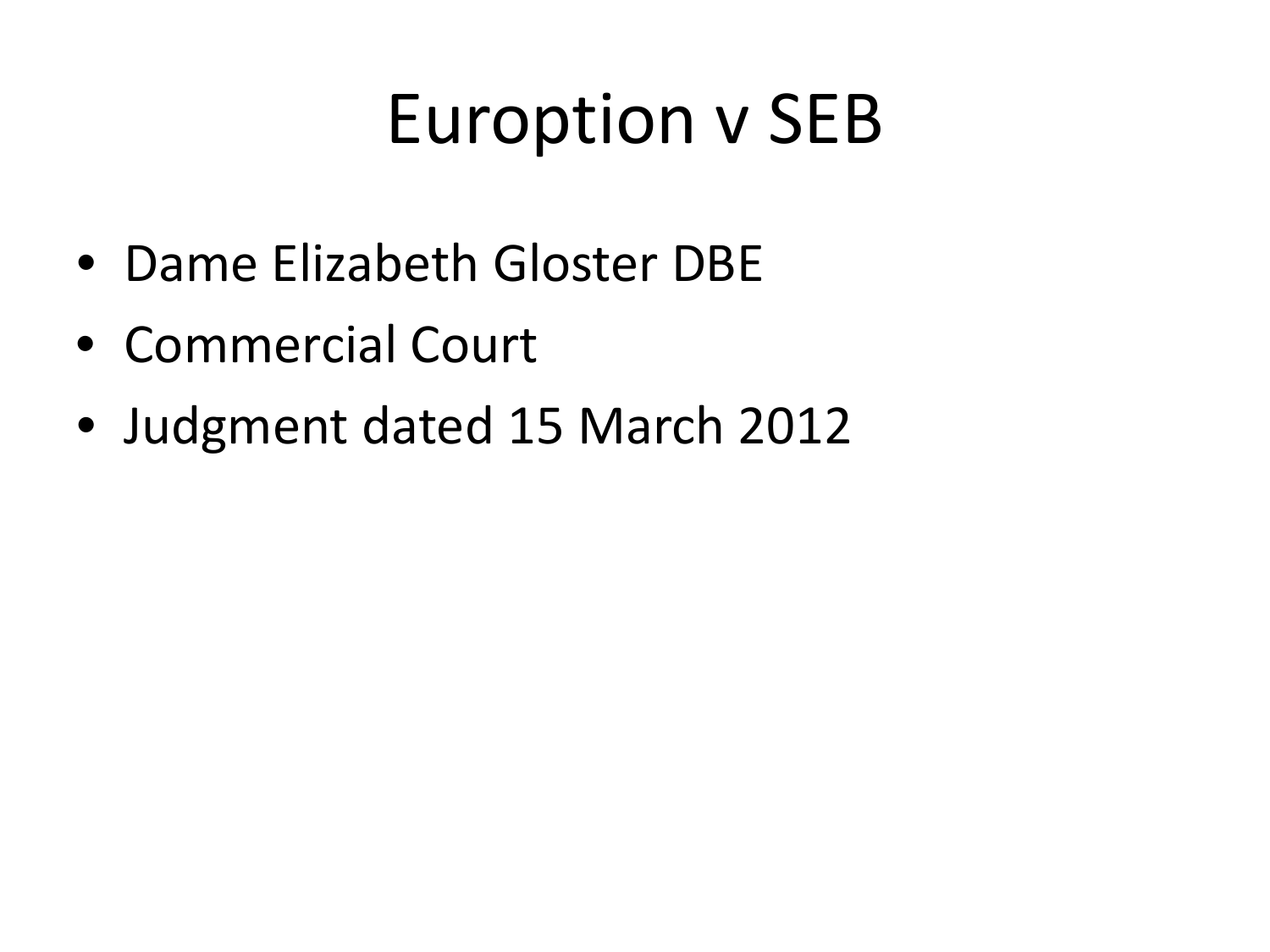#### Euroption v SEB: Facts The Fund

- Euroption was a BVI investment fund
- It was an options trader
- The options related to European share indices
- Its principal trading strategy was the **short strangle**, a combination of put and call options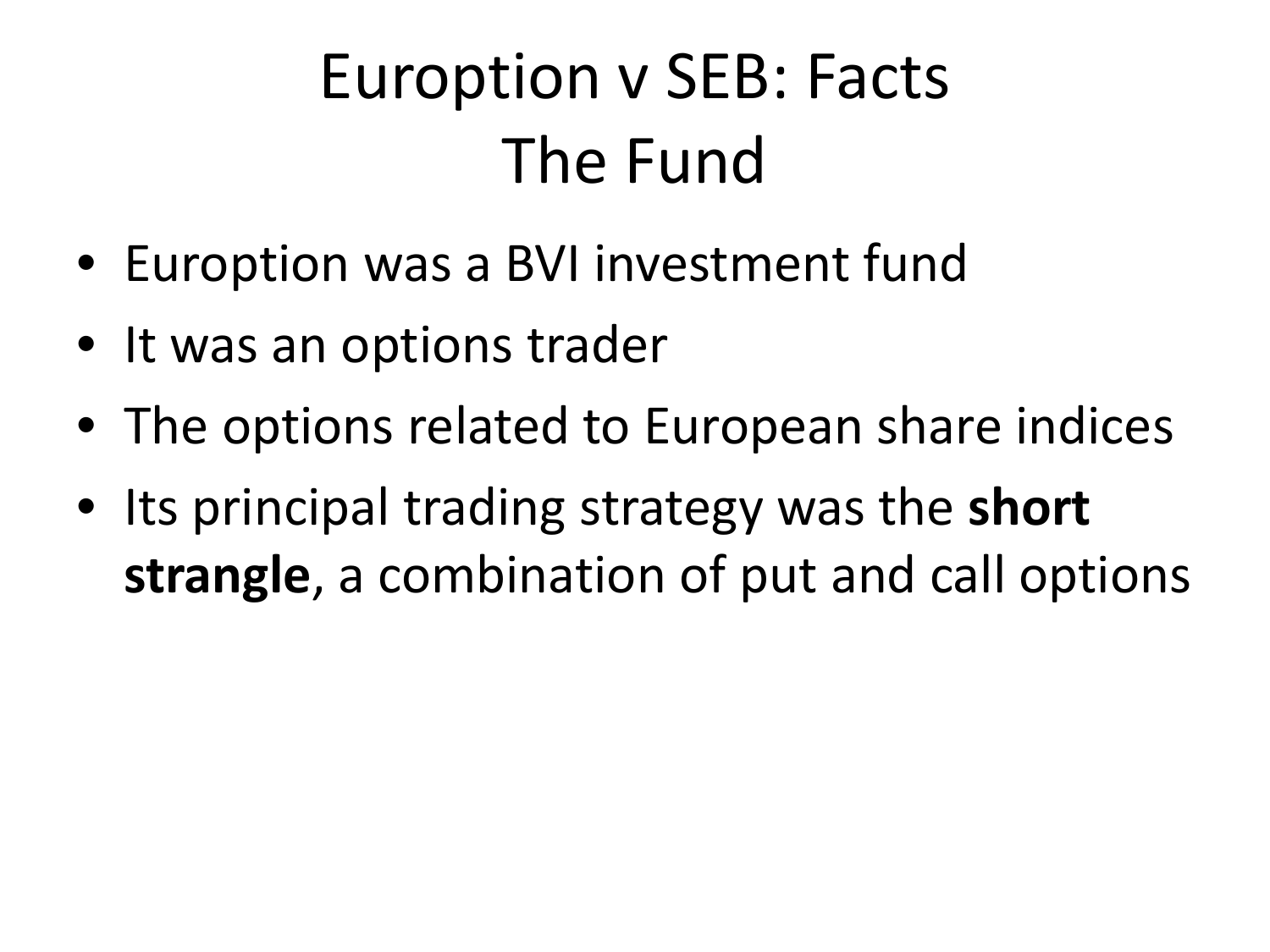#### The Short Strangle

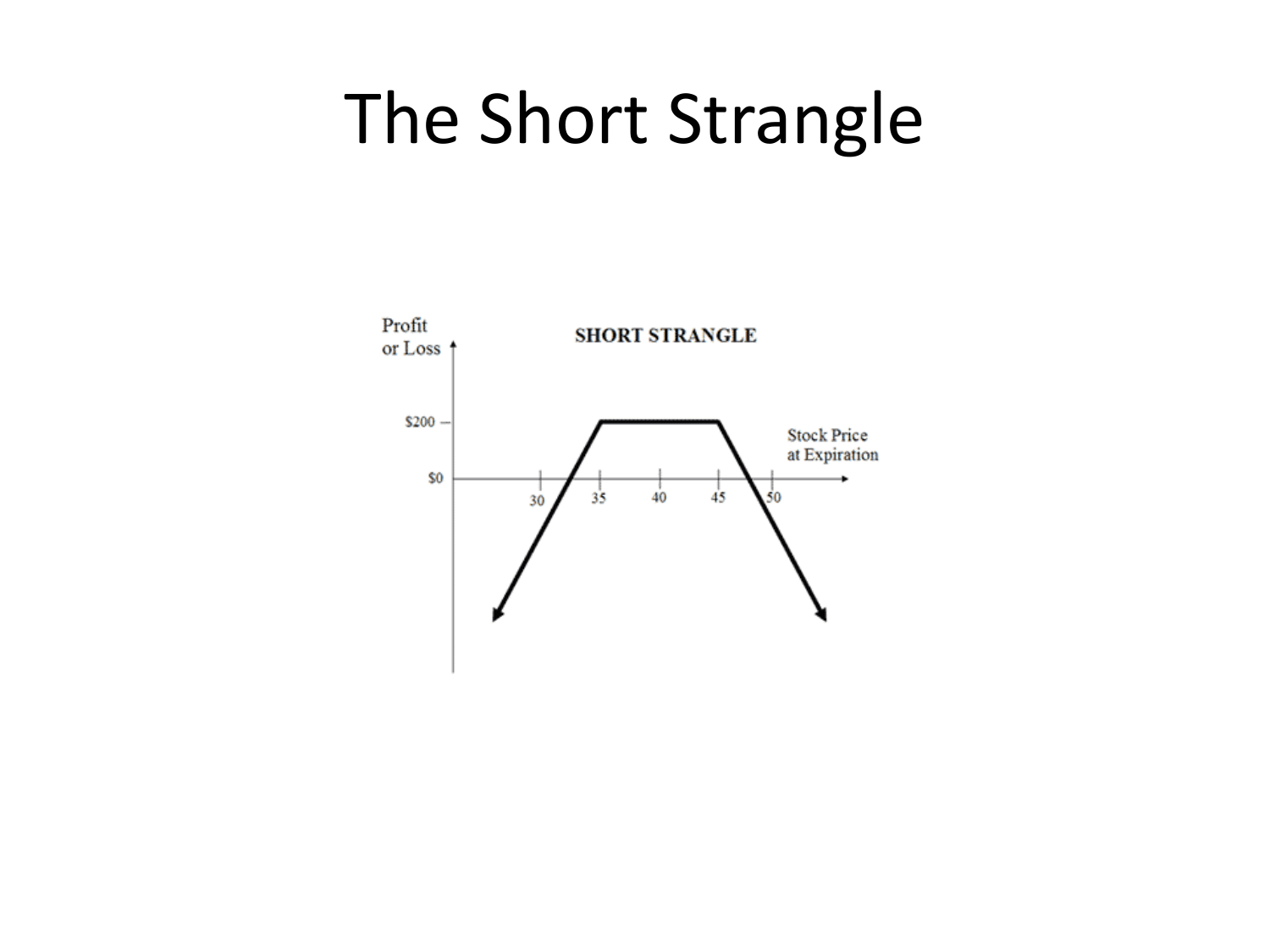Euroption v SEB: Facts SEB as clearing broker

- SEB is a Swedish investment Bank
- SEB acted as Euroption's clearing broker
- A clearing broker is needed because the options are traded on an exchange
- Settlement takes place through a Clearing **House**
- The Clearing House demands margin which SEB demands from Euroption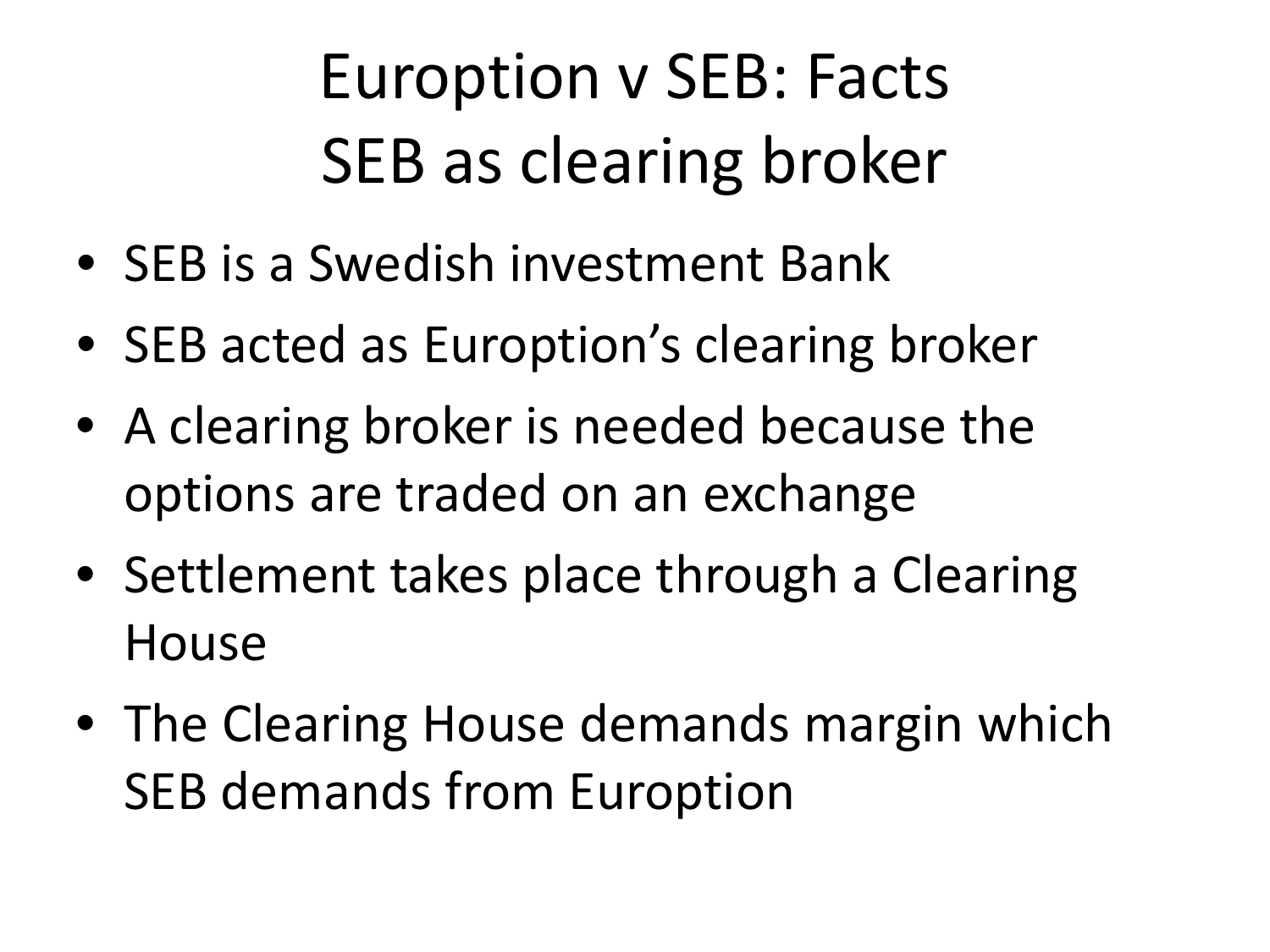#### Euroption v SEB: Facts Week of 6 October 2008

- Week of 6 October 2008 one of worst in history of financial markets
- Dramatic falls in shares around the world
- Volatility at records highs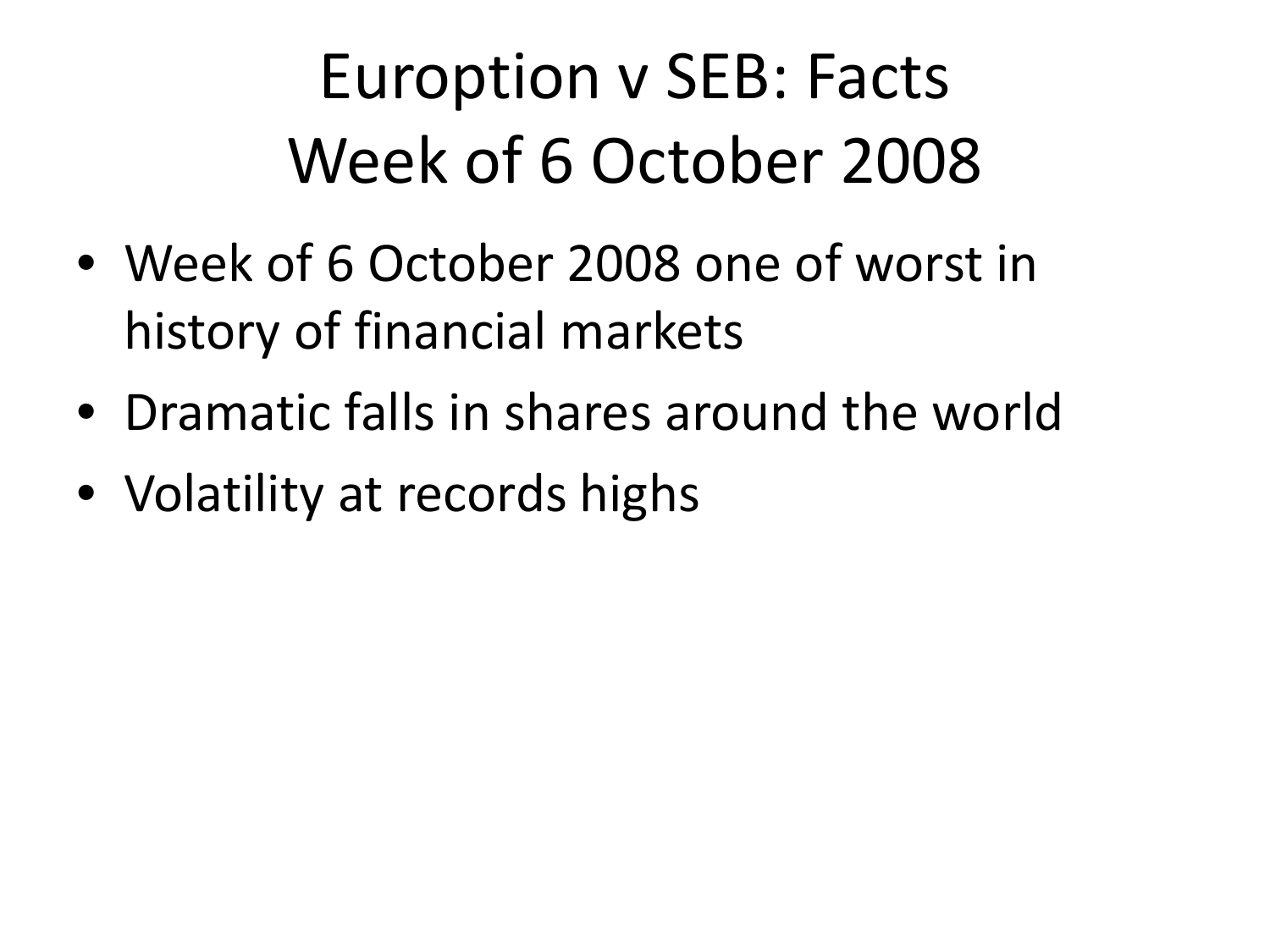#### FTSE 100 October 2008 Crash

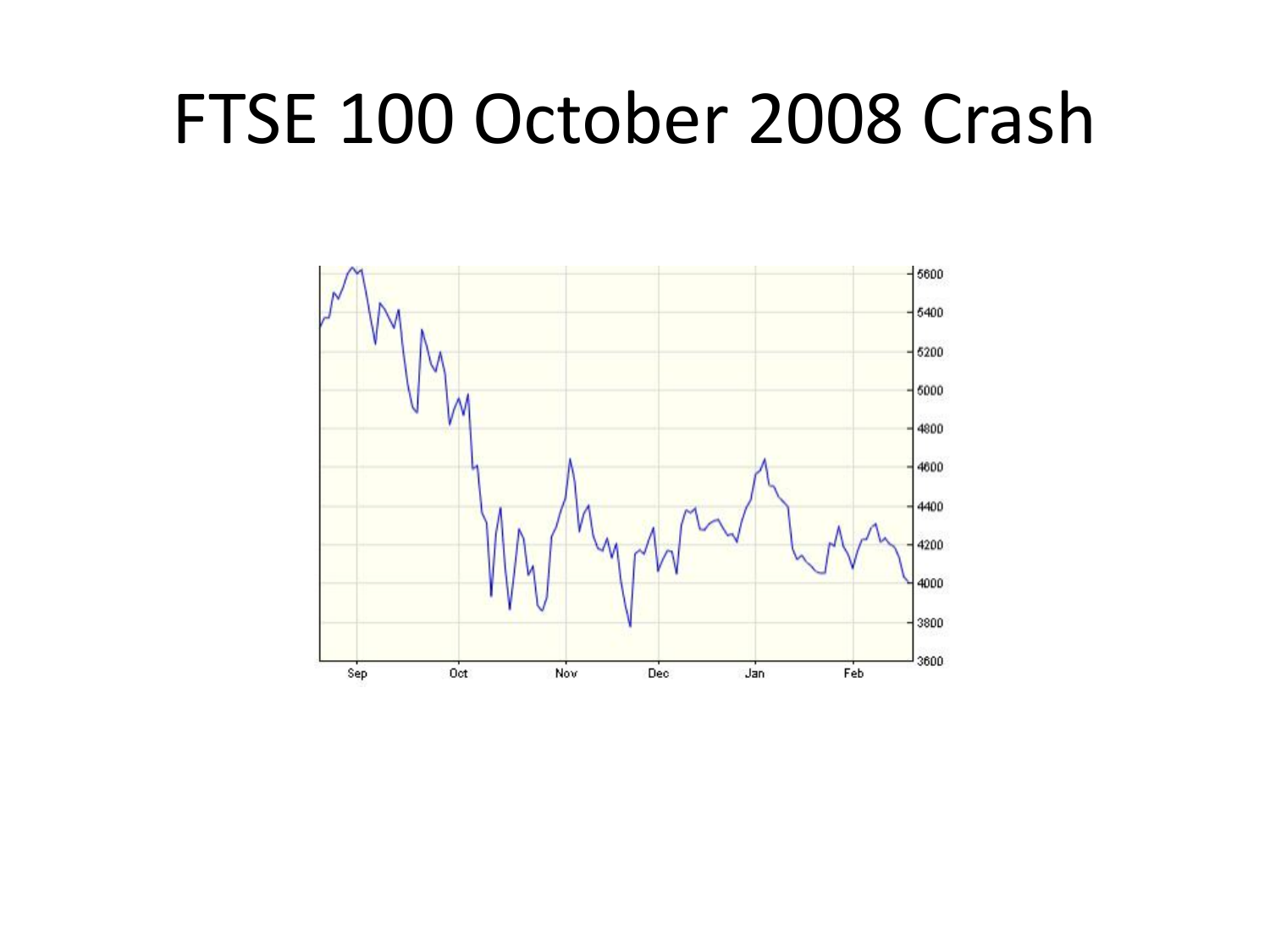#### VIX Volatility Index

#### **VIX volatility index**

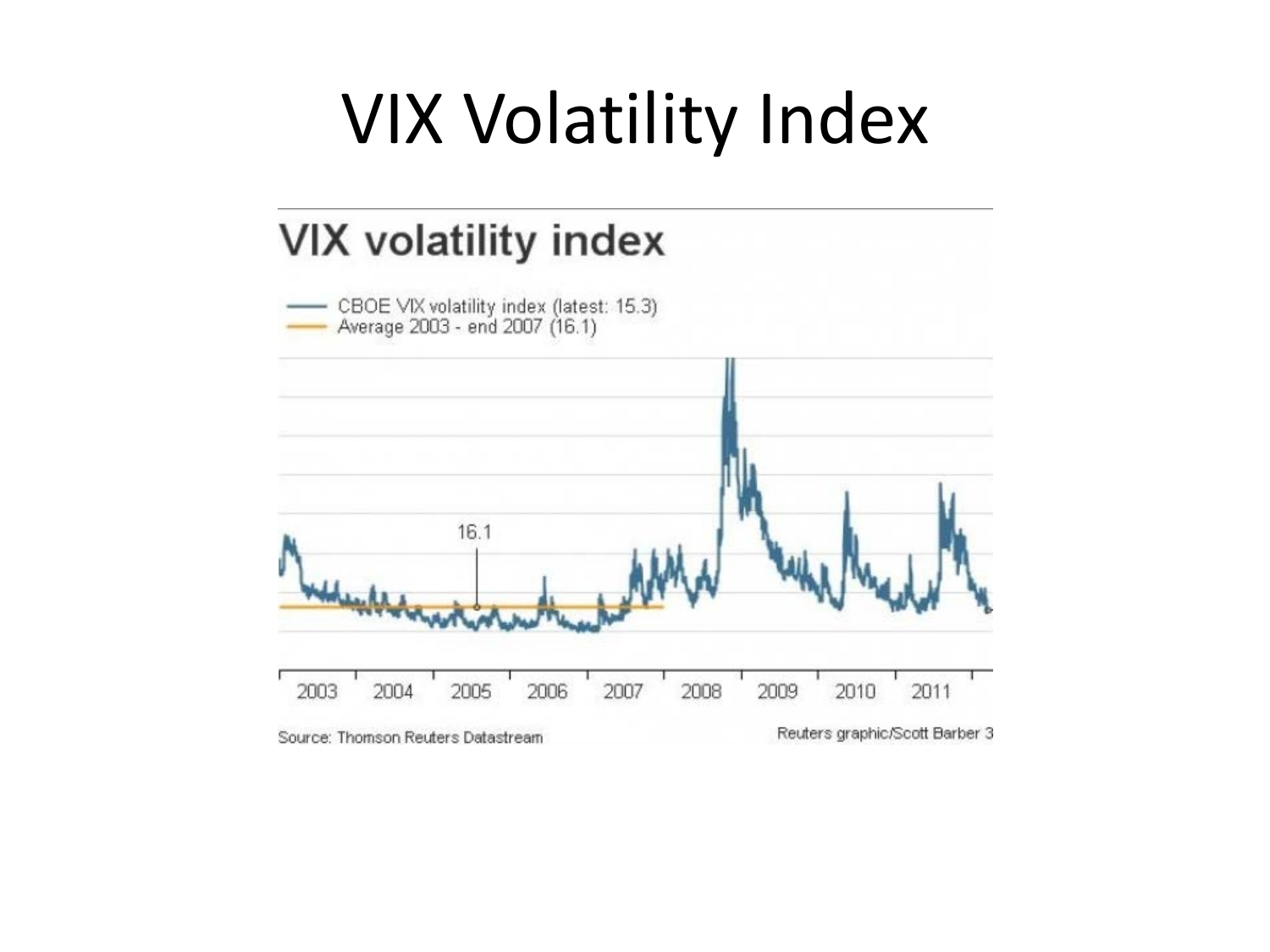## Euroption v SEB: Facts Margin default and Close-out

- Euroption did not meet margin calls of up to €57m.
- SEB was entitled to close out Euroption's open positions.
- SEB closed out Euroption's positions leaving a positive ledger balance of €2m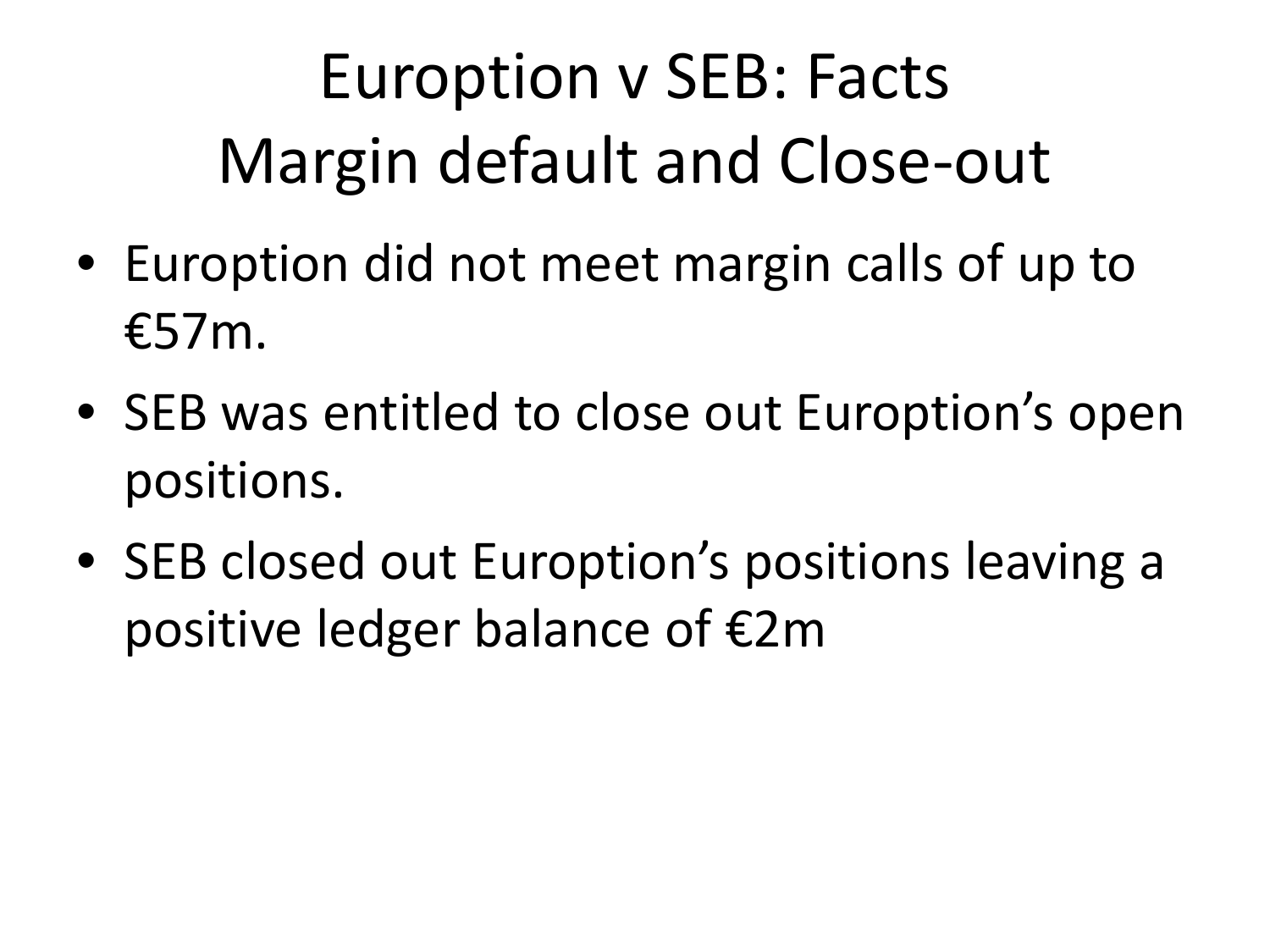#### Euroption v SEB: Facts Proceedings

- Euroption commenced proceedings against SEB.
- Negligent conduct of close-out alleged
- Alleged loss of €36m minus the €2m returned to the Fund
- Loss of investment opportunity also alleged making total claim of €135m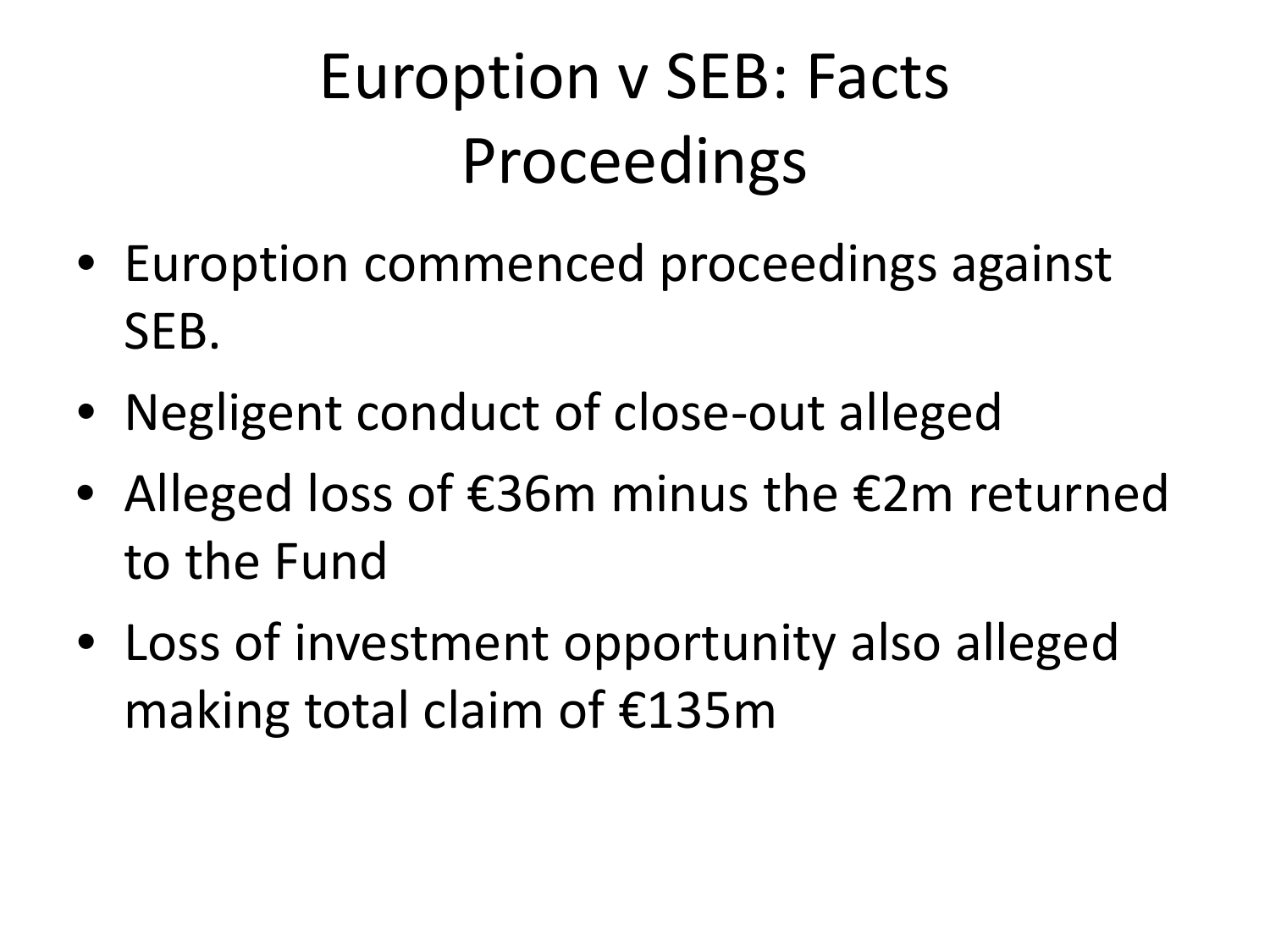#### Euroption v SEB: Mandate Clause 11

The Client is warned that, if at any time it has failed to provide sufficient margin or other payment or delivery due in respect of any transaction as required, SEB shall be entitled to close out the Client's open contracts at any time without reference to the Client. Furthermore, it is an FSA requirement that where clients' margin calls are not met within five business days, all positions must be closed out. Any sum due to SEB as a result of closing out those contracts will be payable by the Client to SEB immediately.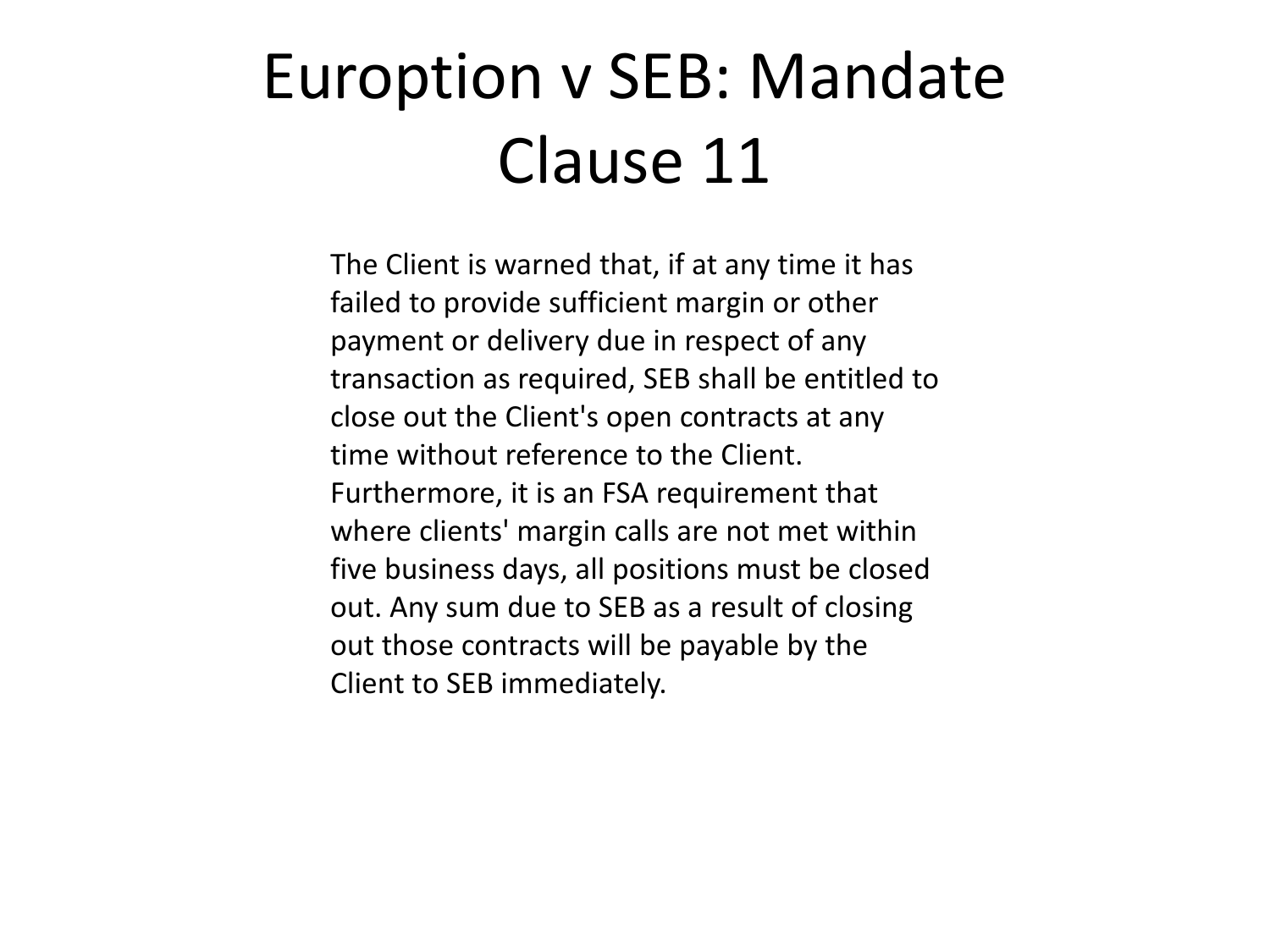## Euroption v SEB: Mandate

• How should SEB exercise its rights under clause 11 of the Mandate?

- Answer 1: SEB may exercise its rights in whatever way it chooses and can come under no liability
- Answer 2: SEB must act in good faith and rationally
- Answer 3: SEB must act reasonably in accordance with a duty of care to its client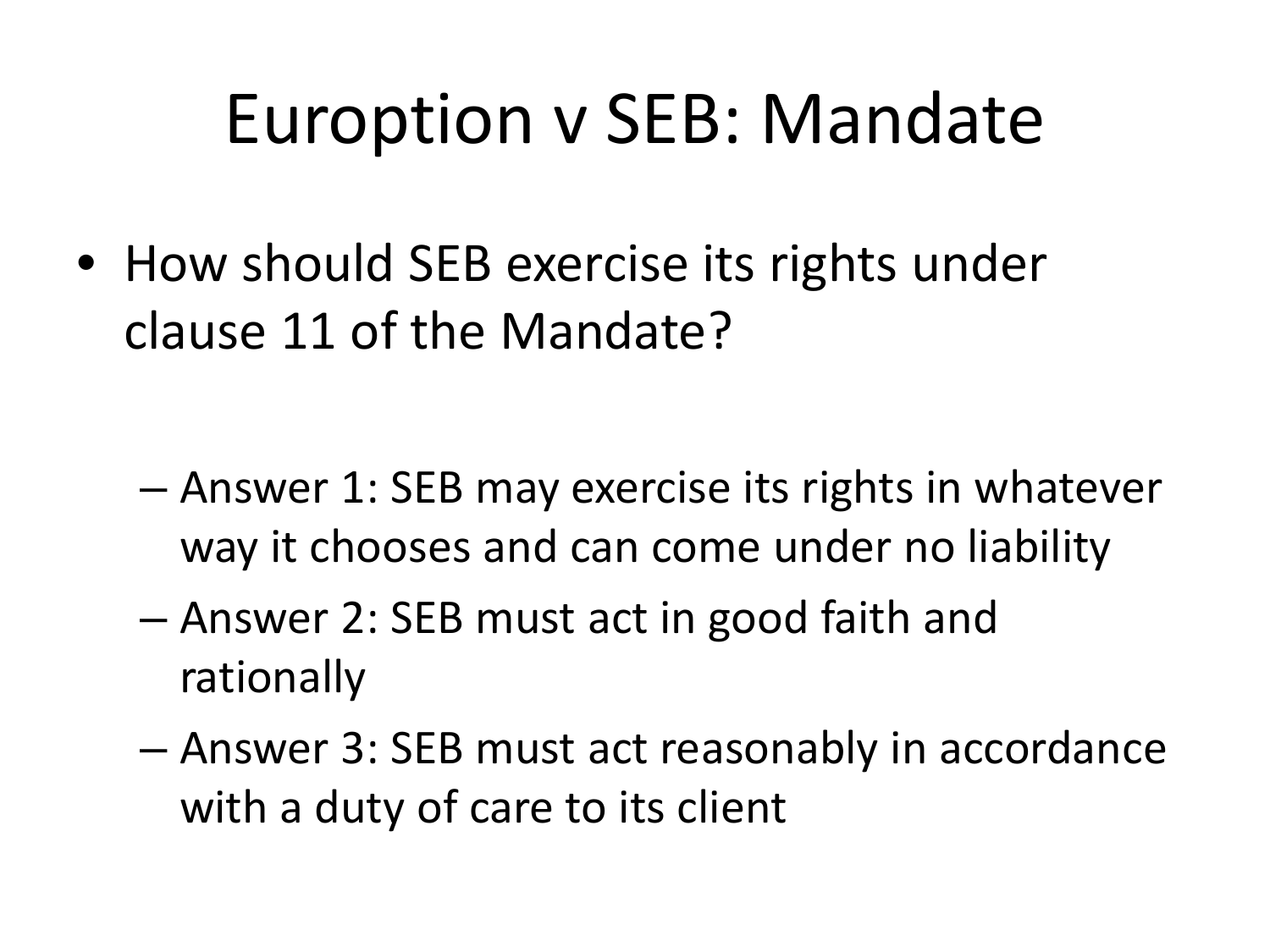# Paragon v Nash (2001)

- Decision of the Court of Appeal
- Lender had right to vary interest rate payable
- Held: implied term that rate of interest would not be set dishonestly, for an improper purpose, capriciously or arbitrarily
- No implied term that lender would not impose unreasonable rates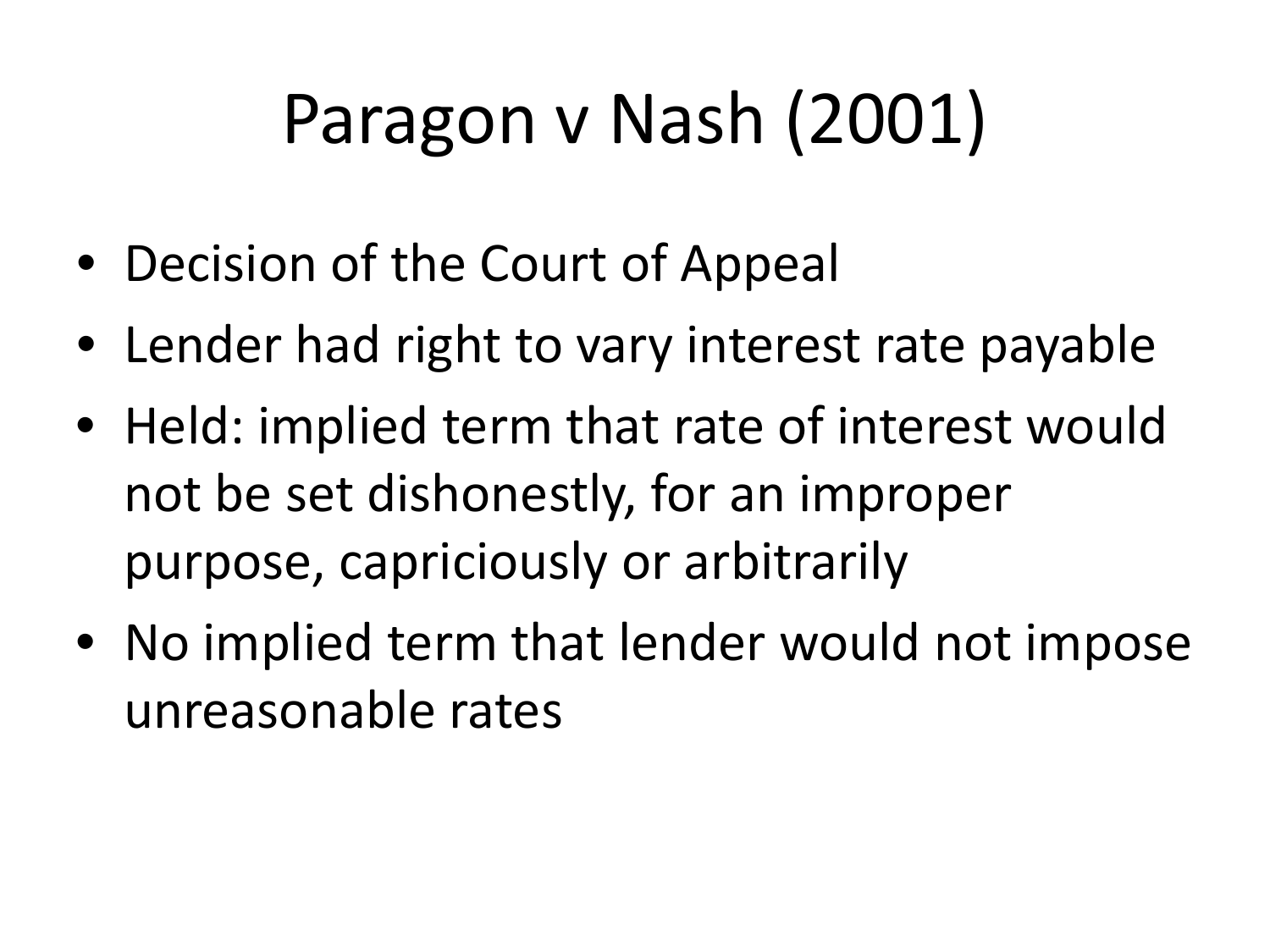# Socimer v Standard (2008)

- Decision of the Court of Appeal
- Application of the Paragon v Nash implied term in a default context
- Trading between banks in emerging market securities
- Exercise of right to value portfolio following default
- No duty to take reasonable care to determine true market value, just need for honest but otherwise subjective valuation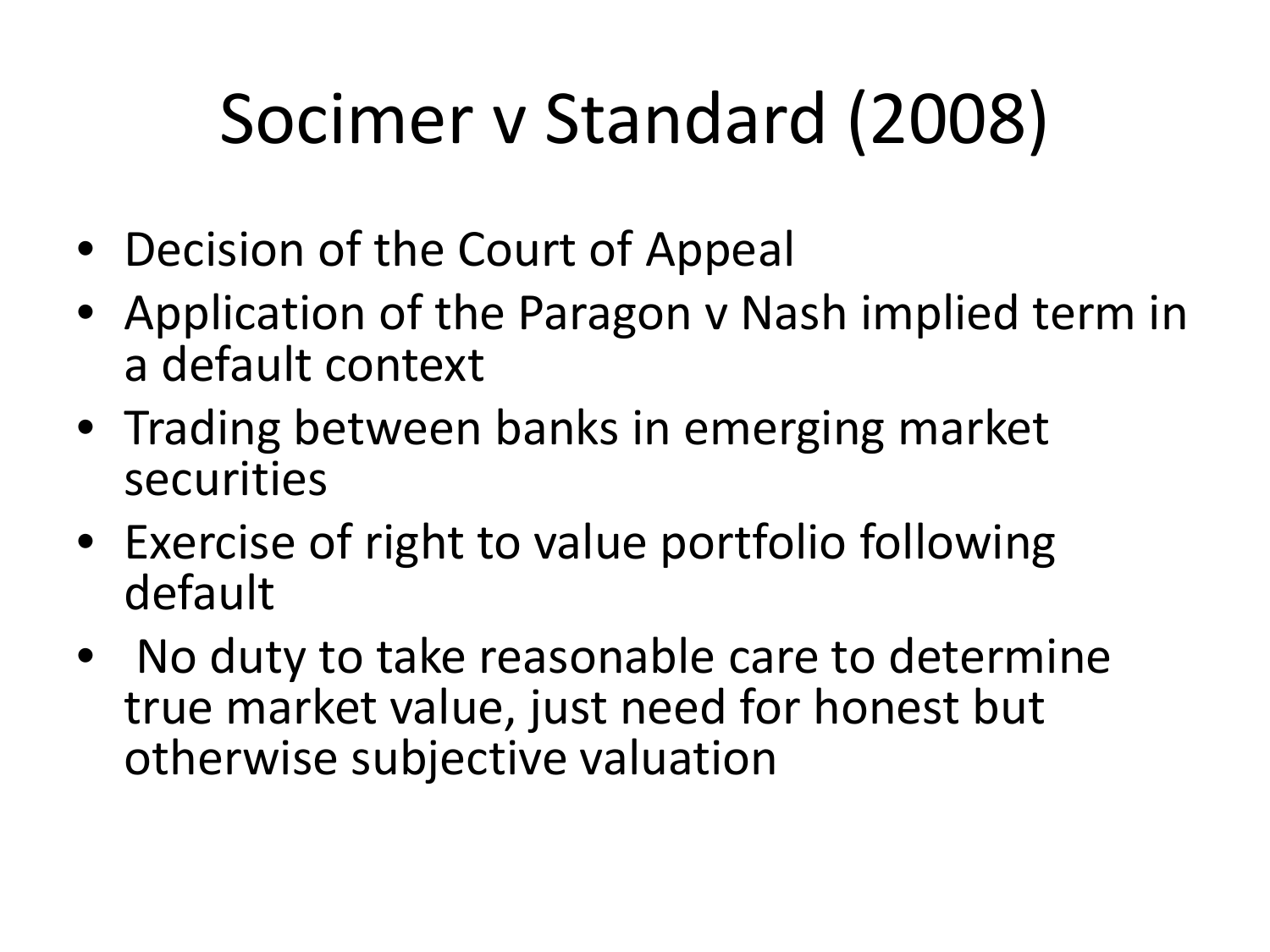# Fluxo-Cane (2010)

- Group of 3 cases decided in 2010
- Decisions of David Steel J and Blair J
- Liquidation of sugar positions by brokers
- Held: brokers not liable, but was the court suggesting that a duty to take reasonable care in the liquidation existed?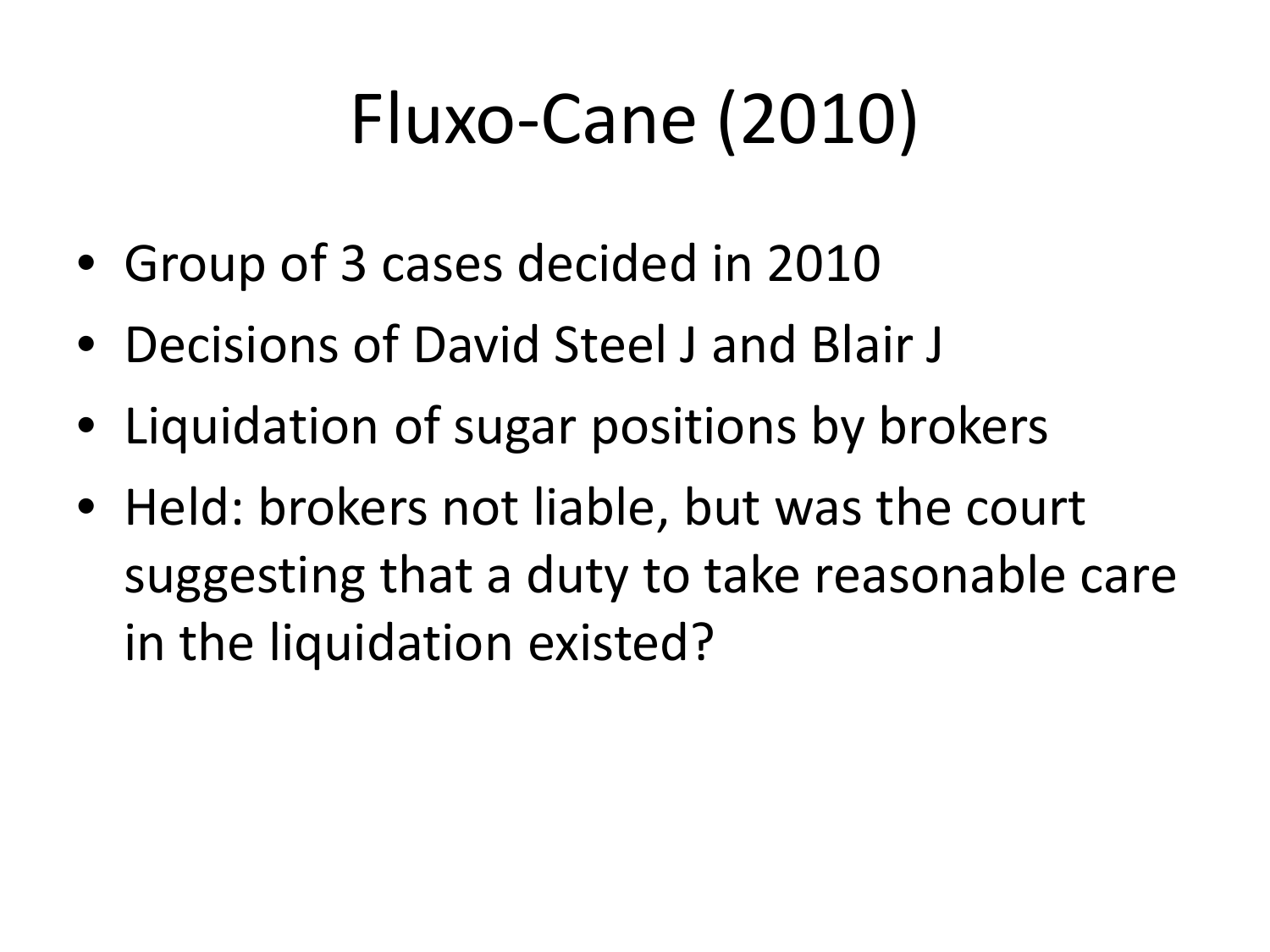# Euroption v SEB (2012)

- Gloster J applied the Socimer approach
- SEB required to exercise its right to close out positions in good faith and rationally, but did not owe a duty in contract or tort to carry out the close-out with reasonable skill and care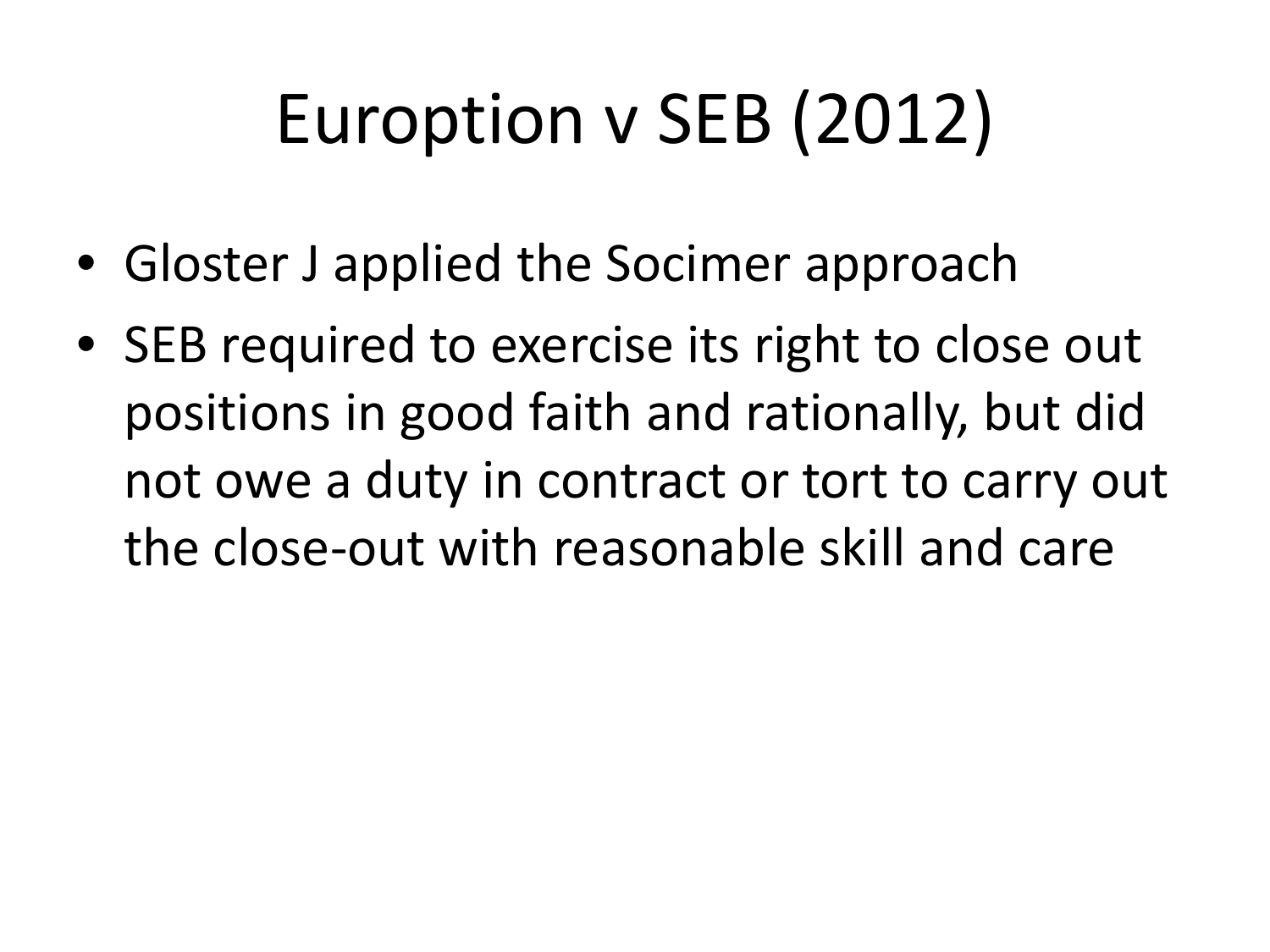## Damages for Loss of investment opportunity

- Recoverable for deceit: **Parabolla Investments v Browallia**
- One difficulty in negligence actions is that pure economic loss is not normally recoverable
- What about contract claims? Would such losses be too remote?
- No answer in Euroption v SEB, but considerable scepticism